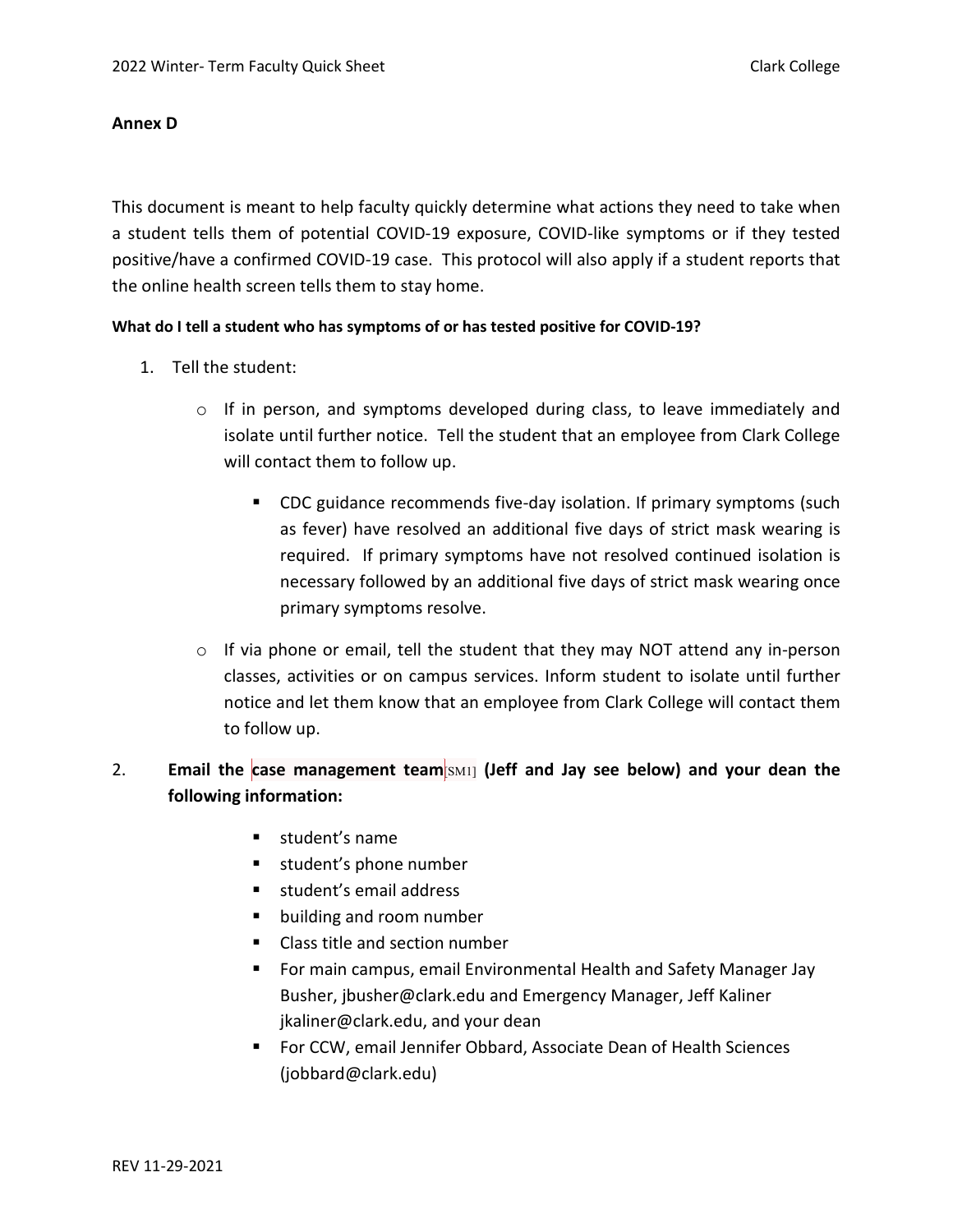$\circ$  If the faculty member or student is unsure if reported symptoms are COVID-like, tell the student to fill out the health screening for determination.

#### **What do I tell people who have been exposed to COVID-19?**

People who have been potentially exposed to COVID 19 do not need to quarantine and are allowed to be on campus unless they have symptoms or have tested positive for COVID 19.

## **What do I do if my class is moved online?**

Based on what we know, it is highly unlikely that individual classes, programs or activities will need to return to remote operations. We recognize that a remote possibility does still exist.

We also recognize that it is incredibly stressful to suddenly move a course online, so make sure you focus on what is possible during this time frame. Do not set the bar too high but focus on what is important: student learning. Consider the assignments and activities you planned, your course outcomes, and whether you will have live synchronous class sessions (remote) or ask students to complete activities asynchronously (online). It may be that you won't be able to do the exact same activities but can still address the course material and content in a different way.

To move your materials online, talk to your colleagues about your upcoming assignments and activities and get their suggestions. Feel free to reuse or adapt online materials you used from previous terms. If you need additional help, [eLearning](https://www.clark.edu/academics/eLearning/faculty/index.php) has a range of faculty support and resources.

# • **Glossary**

- o **Active Case** An incident involving a person or persons either suspected or confirmed to have COVID-19 and is in isolation or quarantine.
- o **Case Management Team** Clark College employees assigned to evaluate information about suspect of confirmed cases.
- o **Confirmed Case** When an individual tests positive for COVID-19.
- o **Isolation** Separates sick people (confirmed or symptoms) with a contagious disease from people who are not sick.
- o **Quarantine** Separates and restricts the movement of people who were exposed to a contagious disease to see if they become sick.

# **Resources**[SM2]

If you need help setting up computers or technology at home, contact the TechHub at [techhub@clark.edu.](mailto:techhub@clark.edu) If you need a laptop to complete course work, complete a [Technology Request Form](https://www.clark.edu/its/documentation-and-resources/students/tech-request.php) in MyClark.